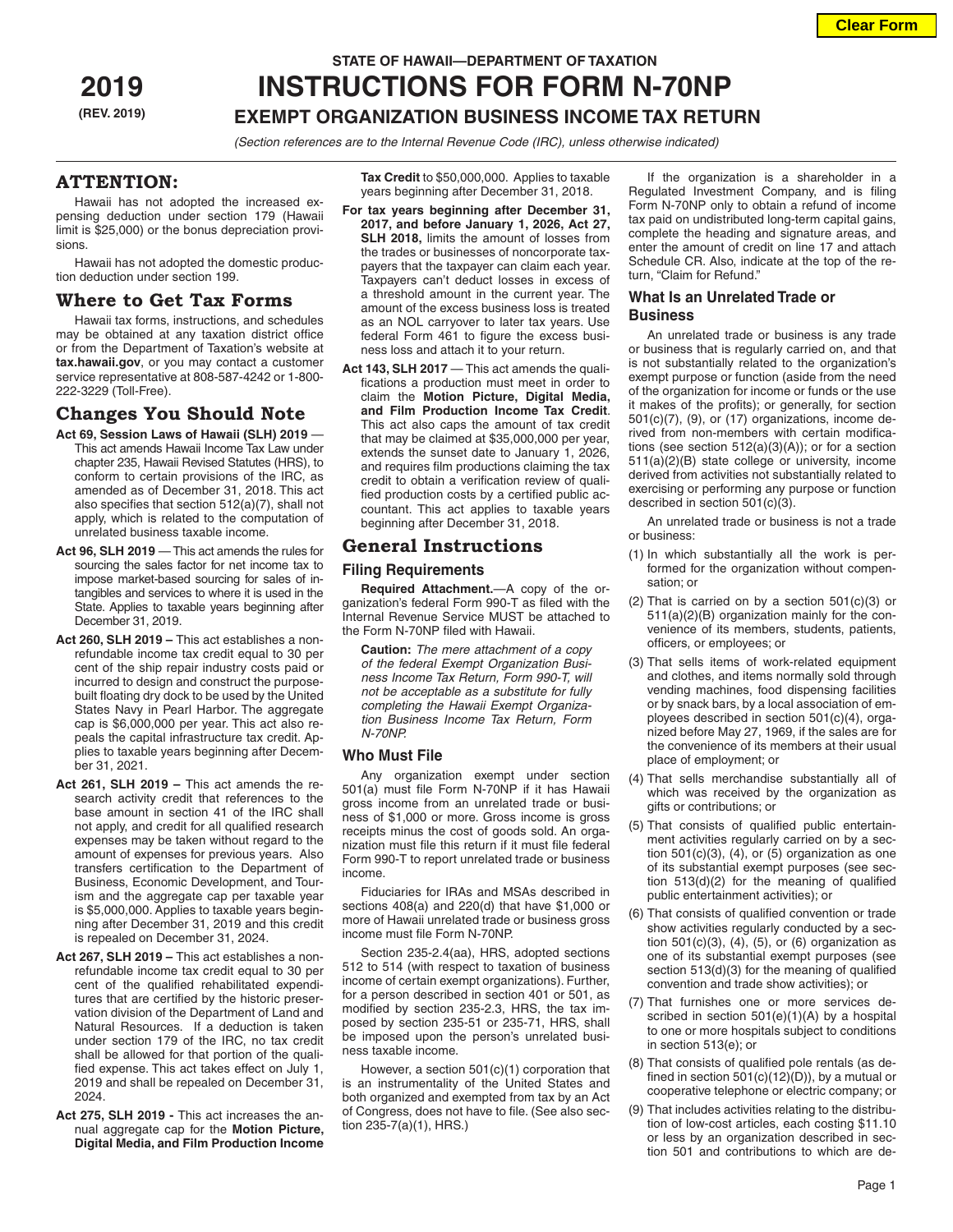ductible under section 170(c)(2) or (3) if the distribution is incidental to the solicitation of charitable contributions; or

- (10)That includes the exchange or rental of donor or membership lists between organizations described in section 501 and contributions to which are deductible under section 170(c)(2) or (3); or
- (11)That consists of bingo games as defined in section 513(f). Generally, a bingo game is not included in any unrelated trade or business if:
	- (a) Wagers are placed, winners determined, and prizes distributed in the presence of all persons wagering in that game;
	- (b) The games do not compete with bingo games conducted by for-profit businesses in the same jurisdiction; and
	- (c) The games do not violate State or local law; or
- (12)That consists of soliciting and receiving qualified sponsorship payments that are solicited or received after December 31, 1997. Generally, qualified sponsorship payment means any payment to a tax-exempt organization by a person engaged in a trade or business in which there is no arrangement or expectation of any substantial return benefit by that person — other than the use or acknowledgment of that person's name, logo, or product lines in connection with the activities of the tax-exempt organization. See section 513(i) for more information.

A trade or business is any activity carried on for the production of income from selling goods or performing services. An activity does not lose its identity as a trade or business merely because it is carried on within a larger group of similar activities which may or may not be related to the exempt purpose of the organization. If, however, an activity carried on for profit is an unrelated trade or business, no part of it can be excluded from this classification merely because it does not result in profit.

Not substantially related to means that the activity that produces the income does not contribute importantly to accomplishing the exempt purposes of the organization, other than the need for funds, etc. Whether an activity contributes importantly depends in each case on the facts involved.

#### **When to File**

Generally, you must file Form N-70NP by the 20th day of the fourth month after the end of the organization's tax year.

**Note:** *Under Hawaii Tax Law, certain tax credits must be claimed within 12 months from the close of the tax year.*

Hawaii has adopted the IRC provision to allow documents and payments delivered by a designated private delivery service to qualify for the "timely mailing treated as timely filing/paying rule." The Department of Taxation (Department) will conform to the Internal Revenue Service (IRS) listing of designated private delivery service and type of delivery services qualifying under this provision. Timely filing of mail which does not bear the U.S. Post Office cancellation mark or the date recorded or marked by the designated delivery service will be determined by reference to other competent evidence. The private delivery service can tell you how to get written proof of the mailing date.

If you are filing your return after the prescribed due date, the refund shown may be limited or disallowed due to the statute of limitations. In general, a claim for refund or credit for overpaid income taxes must be filed within three years after the return is filed for the taxable year, within three years of the due date for filing the return, or within two years from when the tax is paid, whichever is later. For purposes of determining whether a refund or credit is allowed, taxes paid on or before the due date of the return (e.g. estimated tax payments) are considered paid on the due date of the return, without considering an extension of time to file the return.

**Six-month automatic extension of time to file.** Section 18-235-98, Hawaii Administrative Rules, allows an automatic extension of time to file a return without filing an application for extension. This extension does not include an extension of time to pay. File Form N-201V, Business Income Tax Payment Voucher, to make a payment (if applicable). File Form N-201V by the regular due date of the return. Federal Form 7004 is not allowed as a substitute for Hawaii Form N-201V. Form N-201V may be electronically filed (e-filed) through the State's Internet portal. For more information go to **tax.hawaii.gov/eservices/**.

#### **Where to File**

If you are enclosing a check or money order with your tax return, mail your **return with payment** to:

Hawaii Department of Taxation P.O. Box 1530 Honolulu, HI 96806-1530

If you are **not enclosing a payment** with your return, mail your return to:

Hawaii Department of Taxation P.O. Box 3559 Honolulu, HI 96811-3559

### **Payment of Tax**

The tax may be paid by money order or by check made payable to the "Hawaii State Tax Collector" in U.S. dollars drawn on any U.S. bank. Do not send cash. If the organization cannot pay the full amount that is owed, you can ask to enter a payment agreement **after** you receive a billing notice for the balance due. Please be aware that penalty and interest continue to accrue on the unpaid tax amount even though you have not yet received a billing notice. Payments will be accepted and applied to the organization's tax liability; however, to ensure that the organization's payments are applied correctly, your check or money order must have: (1) the organization's name as shown on the return clearly printed on the check, (2) the organization's federal employer identification number (FEIN), and (3) the tax year and form number being filed (e.g., 2019 N-70NP). If a payment is being made with this return, attach your check or money order where indicated on the front of Form N-70NP. Form N-201V is no longer required when making a payment with your return.

## **Estimated Tax**

If the organization expects to have a tax liability on its tax return for the year, submit your payment with Form N-201V, Business Income Tax Payment Voucher. Estimated payments are paid in four installments. Form N-201V can be filed electronically through the State's Internet portal. Go to **tax.hawaii.gov/eservices/** for more information.

Trusts required to file Form N-70NP should use the Estimated Tax Computation For Trusts Worksheet on page 7 of these instructions to determine the amount of the organization's estimated tax due.

An organization on a calendar year basis must pay the first installment, ¼ of the estimated tax due, on or before April 20, the second installment on or before June 20, the third installment on or before September 20 of the tax year, and the fourth installment on or before January 20 of the year following the close of the calendar year. An organization on a fiscal year basis must pay the first installment on or before the 20th day of the fourth month of the fiscal year, the second installment on or before the 20th day of the sixth month of the fiscal year, the third installment on or before the 20th day of the ninth month of the fiscal year, and the fourth installment on or before the 20th day of the first month following the close of the fiscal year.

In the case of any underpayment of estimated tax, there shall be added to the tax, an amount determined at the rate of 2/3 of 1% a month or part of a month on the amount of tax underpaid as provided under section 235-97(f), HRS. Willful failure to make a required declaration of estimated tax is an offense punishable as provided under section 235-105, HRS.

#### **Penalties and Interest**

**Late filing of return.**—The penalty for failure to file a return on time is assessed on the tax due at a rate of 5% per month, or part of a month, up to a maximum of 25%.

**Failure to pay after filing timely returns.** — The penalty for failure to pay the tax after filing a timely return is 20% of the tax unpaid within 60 days of the prescribed due date.

These penalties are in addition to any interest charged on underpayment or nonpayment of tax.

**Interest.**—Interest at the rate of 2/3 of 1% per month or part of a month shall be assessed on unpaid taxes and penalties beginning with the first calendar day after the date prescribed for payment, whether or not that first calendar day falls on a Saturday, Sunday, or legal holiday.

Interest will be computed on the sum of tax due and penalties imposed.

## **Consolidated Returns**

The consolidated return provisions of section 1501 do not apply to exempt organizations, except for organizations having title holding companies. If a title holding corporation described in section 501(c)(2) pays any amount of its net income for a tax year to an organization exempt from tax under section 501(a) (or would except that the expenses of collecting its income exceeded that income), and the corporation and organization file a consolidated return as described below, then treat the title holding corporation as being organized and operated for the same purposes as the other exempt organization (in addition to the purposes described in section 501(c)  $(2)$ ).

Two organizations exempt from tax under section 501(a), one a title holding company, and the other earning income from the first, will be includible corporations for section 1504(a). If the organizations meet the definition of an affiliated group, and the other relevant provisions of Chapter 6 of the IRC, and these organizations are all Hawaii corporations, then these organizations may file a consolidated return. The parent organization must attach Form N-304, Affiliations Schedule, to the consolidated return. For the first year a consolidated return is filed, the title holding company must attach Form N-303, Authorization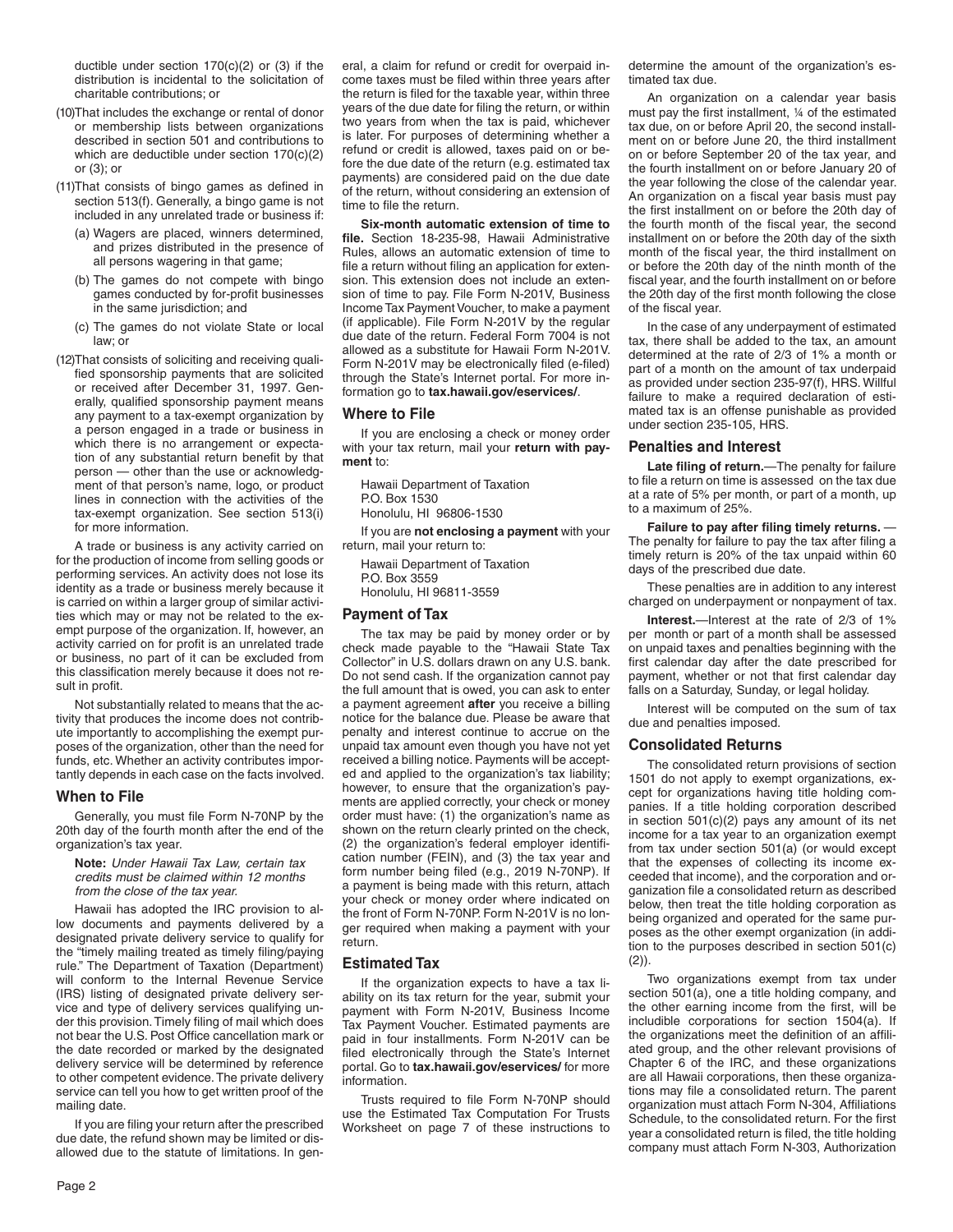and Consent of a Subsidiary Corporation to be Included in a Consolidated Income Tax Return.

See federal Regulations section 1.1502-100 for more information on consolidated returns.

## **Accounting Methods**

You must figure taxable income using the method of accounting regularly used in keeping the organization's books and records. The method used must clearly reflect income. See section 446.

Unless the law specifically permits, you may not change the method of accounting used to report income in earlier years (in whole or in part) without first getting consent on federal Form 3115, Application for Change in Accounting Method. If a change in accounting method is made, attach an approved copy of federal Form 3115 to the first return affected by such a change. If the change qualifies for an automatic change request on federal Form 3115, attach a copy of the Form 3115 filed with the IRS to the first Hawaii return affected by the change.

# **Rounding Off to Whole-Dollar Amounts**

The Department is requiring taxpayers to round off cents to the nearest whole dollar for all dollar entries on the tax return and schedules. To do so, drop amounts under 50 cents and increase amounts from 50 to 99 cents to the next dollar. For example: \$1.39 becomes \$1 and \$2.69 becomes \$3. If you have to add two or more amounts to figure the amount to enter on a line, schedule, or worksheet, you may choose to use one of two methods. Once a method of rounding is established, you must use the same method throughout the return. The first method is to include the cents when adding and round off only the total. The other method is to round off each entry. For example: You received two 1099-INT forms, one showing interest of \$50.55 and one showing interest of \$185.73. For rounding method 1, show your total interest as \$236 (\$50.55 + \$185.73 = \$236.28 rounded to \$236). For rounding method 2, show your total interest as \$237 (\$50.55 rounded to \$51 + \$185.73 rounded to  $$186 = $51 + $186 = $237$ .

## **At-Risk Provisions**

For the rules limiting a loss to the amount atrisk for certain trade or business and production of income activities, see section 465.

## **Amended Return**

If the organization's return is filed and then it becomes necessary to make changes to income, deductions, or credits, file an amended return on Form N-70NP, using the form for the year you are amending. Check the AMENDED Return box at the top of page 1 of Form N-70NP to indicate that this is an amended return. Complete the amended return using corrected amounts through line 24, then go to line 27. Attach a completed Schedule AMD, Explanation of Changes on Amended Return, to the amended return. Also, attach all schedules, forms, and attachments required to file a complete return, including, but not limited to Schedule CR, even if such claim was made on the original return.

For returns amending an original return on which a payment was made or a refund was claimed, see the instructions for lines 27 and 28.

If the return is being amended to take a farming net operating loss (NOL) carryback deduction, also check the NOL Carryback box at the top of page 1 of Form N-70NP.

For NOLs arising in tax years ending after December 31, 2017, Act 27, SLH 2018, eliminates NOL carrybacks (except for farming NOLs which are permitted a two-year carryback), and allows unused NOLs to be carried forward indefinitely. Also, the NOL deduction is limited to 80% of taxable income for NOLs arising in tax years beginning after December 31, 2017.

You may elect to carry the farming NOL forward instead of first carrying it back to prior years. If you make this election, then you can use your farming NOL only in the carryforward period. To make this election, attach a statement to your original return filed by the due date (including extensions) for the farming NOL year. This statement must state that you are electing to waive the carryback period under section 235-7(d), HRS, and IRC section 172(b)(1)(B)(iv).

If you filed your original return on time but did not file the statement with it, you can make this election on an amended return filed within 6 months of the original due date of the return, but not including any extension. Attach a statement to your amended return, and write "Filed pursuant to 26 C.F.R. 301.9100-2" at the top of the statement. Also include the statement noted above that you are waiving the carryback period. Once you elect to waive the carryback period, it cannot be changed later. If you do not file this statement on time, the carryback period cannot be waived and you must first carry the farming NOL back before carrying it forward.

If you are filing an amended return due to an IRS adjustment, also check the IRS Adjustment box at the top of page 1 of Form N-70NP. See *Change in Federal Taxable Income*, below.

#### **Change in Federal Taxable Income**

In general, a change to your federal return, whether it is made by you or by the IRS, must be reported to the State of Hawaii.

- (1) Section 235-101(b), HRS, requires a report (an amended return) to the Director of Taxation if the amount of IRC taxable Income is changed, corrected, adjusted, or recomputed as stated in (3).
- (2) This report must be made:
	- (a) Within 90 days after a change, correction, adjustment, or recomputation is finally determined.
	- (b) Within 90 days after an amended federal return is filed.
	- (c) At the time of filing the next income tax return, if earlier than set forth in (a) or (b).
- (3) A report within the time set out in (2) is required if:
	- (a) The amount of taxable income as returned to the United States is changed, corrected, or adjusted by an officer of the United States or other competent authority.
	- (b) A change in taxable income results from a renegotiation of a contract with the United States or a subcontract thereunder.
	- (c) A recomputation of the income tax imposed by the United States under the IRC results from any cause.
	- (d) An amended income tax return is made to the United States.
- (4) The report referred to above shall be in the form of an amended Hawaii income tax return.
- (5) The statutory period for the assessment of any deficiency or the determination of any re-

fund attributable to the report shall not expire before the expiration of one year from the date the Department is notified by the taxpayer or the IRS, whichever is earlier, of such a report in writing. Before the expiration of this one year period, the Department and the taxpayer may agree in writing to the extension of this period. The period so agreed upon may be further extended by subsequent agreements in writing made before the expiration of the period previously agreed upon.

# **Specific Instructions**

**Period to be covered by 2019 Return.**—File your 2019 return for calendar year 2019 and fiscal years beginning in 2019. If the return is for a fiscal year, fill in the tax year space in the form heading. To change an accounting period, use federal Form 1128, Application for Change in Accounting Period.

#### **Page 1, Form N-70NP**

**Amended Return Checkbox.**––If you are amending a return previously filed, check the AMENDED Return box to indicate that this is an amended return.

**NOL Carryback Checkbox.**––If you are amending a return to take a deduction for a farming NOL carryback, check the NOL Carryback box in addition to the AMENDED Return box.

**IRS Adjustment Checkbox.**––If you are amending a return due to an IRS adjustment, check the IRS Adjustment box in addition to the AMENDED Return box.

**Name, Mailing Address, and Federal Employer Identification Number.**––The name and mailing address on Form N-70NP should be completely shown.

If the organization's mailing address is outside the United States or its possessions or territories, enter the information on the line for "City or town, State and Postal/ZIP code" in the following order: city, province or state, postal code, and the name of the country. Do not abbreviate the country name.

If your mailing address has changed, you must notify the Department of the change by completing Form ITPS-COA, Change of Address Form, or log in to your Hawaii Tax Online account at **hitax. hawaii.gov**. Failure to do so may prevent your address from being updated, any refund due to you from being delivered (the U.S. Postal Service is not permitted to forward your State refund check), and delay important notices or correspondence to you regarding your return.

**Block A.**––Enter the organization's Federal Employer Identification Number (FEIN) in this block.

**Block B.**––Enter the applicable unrelated business activity code(s) that specifically describes the organization's unrelated business activity. If a specific activity code does not accurately describe the organization's activities, then choose a general code that best describes its activity. This is the same code that appears on the organization's federal Form 990-T. A list of these codes appears in the instructions for federal Form 990-T.

**Block C.**—Enter the organization's Hawaii Tax I.D. Number in this block.

**Block D.**––Check the appropriate box to indicate the organization's legal structure—i.e., corporation or charitable trust.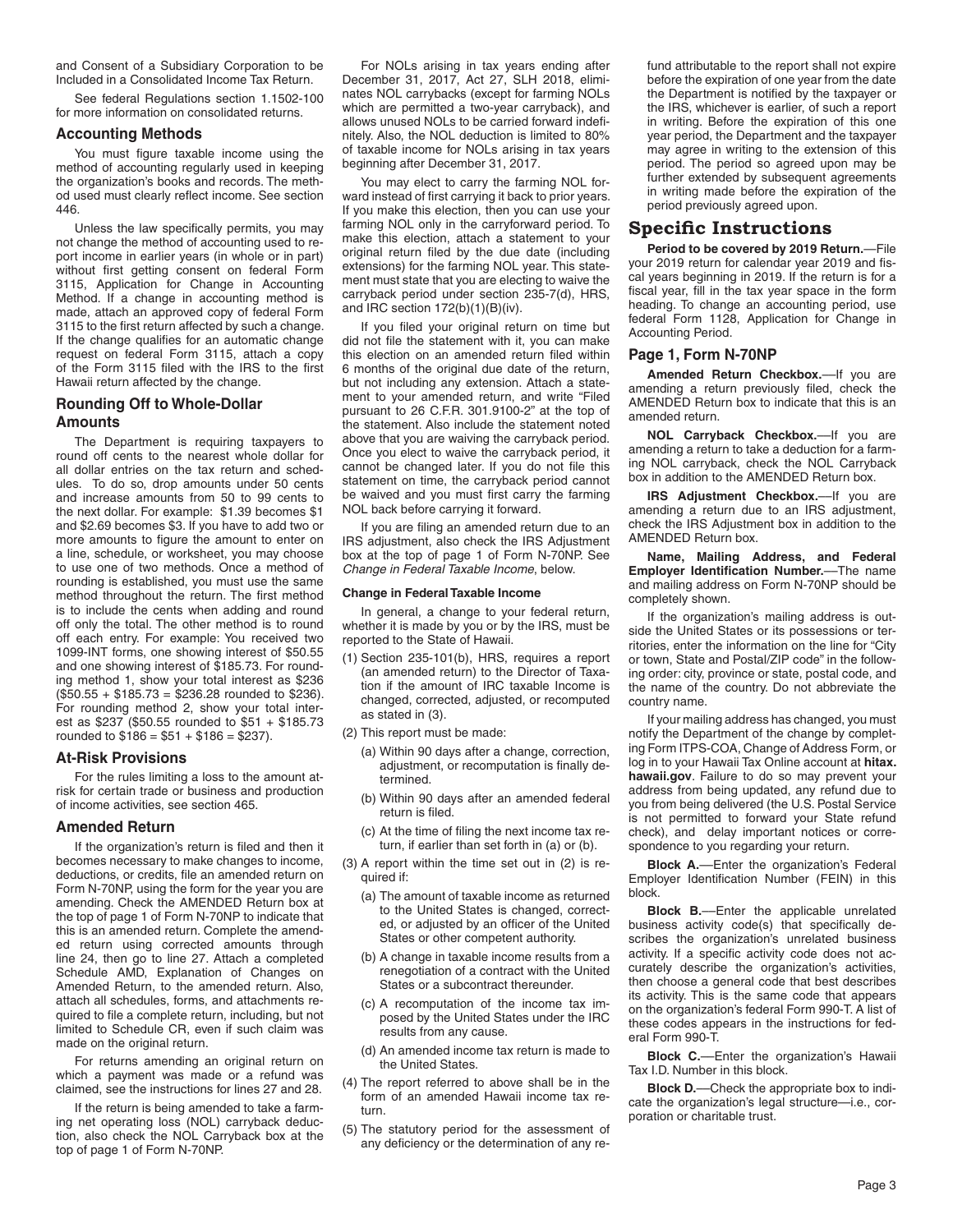**Lines 1 - 3 and 5 - 7.**––Enter the appropriate figures from the organization's federal Form 990- T which must be attached to this return.

**Note:** The amount on line 6 may not equal the sum of lines 1 through 5.

**Line 4.**––If the organization has taxable net capital gain income, attach a copy of Hawaii Schedule D (Form N-30/N-70NP) if a corporation, or Hawaii Schedule D (Form N-40), if a trust. Enter the amount of capital gain net income from federal Form 990-T on line 4. If this amount is not the same as on Hawaii Schedule D (Form N-30/ N-70NP) or Hawaii Schedule D (Form N-40), include the federal amount in Part I, line 2 or Part II, line 2 and include the Hawaii amount in Part I, line 4 or Part II, line 4, respectively.

**Line 8.**––Enter on line 8 the difference of line 6 and line 7 (Line 6 minus line 7).

#### **Tax Computations**

**Line 9.—Corporations.**––If you are a trust, skip to line 10 to figure your tax. If you are filing for an organization other than a trust, the corporate tax rates apply.

If the corporation has no taxable net capital gains, the tax is computed using the following rates applied to the Hawaii unrelated business taxable income (Part I, line 5):

| Over-   | Over-                    | But not Enter on<br>Line 9 | Of the<br>amount<br>Over- | Reduced<br>$bv$ — |
|---------|--------------------------|----------------------------|---------------------------|-------------------|
| \$      | $0$ \$ 25,000            | 4.4%                       | \$                        | S                 |
| 25,000  | 100.000                  | 5.4%                       | 25,000                    | 250               |
| 100,000 | $\overline{\phantom{0}}$ | 6.4%                       | 100,000                   | 1,250             |

If the corporation has taxable net capital gains, the tax is the lesser of:

1. The tax computed using the above rates applied to the Hawaii total unrelated business taxable income (Part I, line 5); or

2. The sum of:

- a. 4% of the taxable net capital gains; and
- b. The tax computed on the Hawaii total unrelated business taxable income less taxable net capital gain using the above rates.

Complete Part I of the TAX COMPUTATION SCHEDULE on page 2 of the return.

**Part I, line 2.—Other deductions.—Include** on this line amounts deductible for Hawaii income tax purposes, but not deductible on the organization's federal return such as contributions to a group legal services plan.

If the organization claimed employment credits on its federal return for which wage expense was reduced pursuant to section 289C, include on this line the amount of the required reduction of wages.

Include in this line the amount from line 4 on page 1 if the federal amount of capital gain net income is not the same as the Hawaii amount from Schedule D (Form N-30/N-70NP or Form N-40).

For Hawaii tax purposes, taxable income does not include amounts received by a qualified high technology business as royalties and other income derived from patents, copyrights, and trade secrets owned by the qualified high technology business which were developed and arose out of a qualified high technology business. "Qualified high technology business" means a business conducting more than 50% of its activities in qualified research. "Qualified research" means (1) the same as in section 41(d); (2) the development and design of computer software for ultimate commercial sale, lease, license or to be otherwise marketed, for economic consideration. With respect to the software's development and design, the business shall have substantial control and retain substantial rights to the resulting intellectual property; (3) biotechnology; (4) performing arts products; (5) sensor and optic technologies; (6) ocean sciences; (7) astronomy; or (8) nonfossil fuel energy-related technology. All income earned and proceeds derived from stock options or stock, including stock issued through the exercise of stock options or warrants, from a qualified high technology business or from a holding company of a qualified high technology business by an employee, officer, or director of the qualified high technology business, or investor who qualified for the high technology business investment tax credit is excluded from income taxes. If the organization is a qualified high technology business and has included royalties and other income derived from patents and copyrights the organization owns in the income reported on line 1, these amounts should be included in the deductions shown on line 2 of Part I or Part II. These amounts should be identified by attaching a separate schedule or listing.

Attach a schedule noting type and amount of deductions to your Form N-70NP.

**Part I, line 4.— Hawaii additions to income.**––Include on this line the amount of any section 199 domestic activities production deduction and bonus depreciation included on the organization's federal return. Also include the section 179 deduction which exceeds \$25,000. Hawaii has not adopted these provisions.

Also include in this line the amount of capital gain net income from Schedule D (Form N-30/N-70NP or Form N-40) if the Hawaii amount is not the same as the federal amount from line 4 on page 1.

Attach a schedule noting type and amount to your Form N-70NP.

**Line 10.—Trusts.**––Trusts exempt under section 501(a) which otherwise would be subject to section 235-4, HRS, are taxed at trust rates as determined under section 235-51(d), HRS. This applies to employees' trusts that qualify under section 401(a).

If the trust has a calendar tax year and has no taxable net capital gains, the tax is computed using the Trusts' Tax Rate Schedule on page 7. If the trust has taxable net capital gains, see Part II of the TAX COMPUTATION SCHEDULE on page 2 of the return.

Complete Part II of the TAX COMPUTATION SCHEDULE on page 2 of the return.

**Part II, line 2.—Other deductions.**––See instructions for Part I, line 2.

**Part II, line 4.—Hawaii additions to income.** ––See instructions for Part I, line 4.

**Line 11.—Recapture of Capital Goods Excise Tax Credit.**—If property for which a credit has been taken ceases to be eligible property or is disposed of, recapture of all or part of the credit received may be necessary. See the instructions for Form N-312, Part II for more information. Enter the amount of any credit recapture on line 11.

**Line 12.—Recapture of Low-Income Housing Tax Credit.**––Enter on this line any recapture of the Low-Income Housing Tax Credit from Form N-586, Part III.

**Line 13.––Recapture of Tax Credit for Flood Victims.**––Enter on this line any recapture of the Tax Credit for Flood Victims from Form N-338.

**Line 14.––Recapture of Important Agricultural Land Qualified Agricultural Cost Tax Credit.**––Enter on this line any recapture of the Important Agricultural Land Qualified Agricultural Cost Tax Credit from Form N-344.

**Line 15.––Recapture of Capital Infrastructure Tax Credit.**––Enter on this line any recapture of the Capital Infrastructure Tax Credit from Form N-348, Part IV.

**Line 17.—Total refundable credits from**  Schedule CR.----If you are claiming any refundable tax credits, you must use Schedule CR, Schedule of Tax Credits, to summarize the total refundable credits claimed. Complete Part II of Schedule CR, and enter the amount from Schedule CR, line 28, on line 17. Attach Schedule CR to your Form N-70NP. Descriptions of the refundable credits follow.

#### **Capital Goods Excise Tax Credit**

A 4% credit is available to Hawaii businesses on qualifying business property acquired and placed in service during the taxable year. See Tax Information Release No. 2001-4 and Form N-312 for more information.

**To claim this credit.** Complete Form N-312 and Schedule CR and attach them to your return.

**Deadline for claiming this credit.** The deadline to claim the credit, including amended claims, is 12 months after the close of your taxable year.

#### **Fuel Tax Credit for Commercial Fishers**

Each principal operator of a commercial fishing vessel may claim an income tax credit against the corporate income tax for the year for certain fuel taxes paid during the year. The tax credit shall be an amount equal to the fuel taxes imposed under section 243-4(a), HRS, and paid by the principal operator during the year. Refer to Form N-163 for further information.

**To claim this credit.** Complete Form N-163 and Schedule CR and attach them to your return.

**Deadline for claiming this credit.** The deadline to claim the credit, including amended claims, is 12 months after the close of your taxable year.

#### **Tax Credit for Research Activities**

**Note:** *The federal credit for increasing research activities must be claimed in order to claim the state tax credit for research activities.*

**Note:** *Act 261, SLH 2019, amends the Tax Credit for Research Activities by extending the credit through 2024, allowing the credit to be claimed for all research expenses incurred in Hawaii without regard to the amount of expenses for previous years (base amount), and imposing an annual cap of \$5,000,000, effective for taxable years beginning after December 31, 2019.*

For taxable years from 2013 to 2019, each qualified high technology business subject to Hawaii's income tax can claim an income tax credit for qualified research activities equal to the credit for research activities provided by section 41, provided that, in order to qualify for this tax credit, the qualified high technology business shall also claim a federal tax credit for the same qualified research activities under section 41. Research expenses must be certified in order to claim the credit. See Form N-346 and Form N-346A for details.

**To claim this credit.** Complete Form N-346 and Schedule CR and attach them to your return.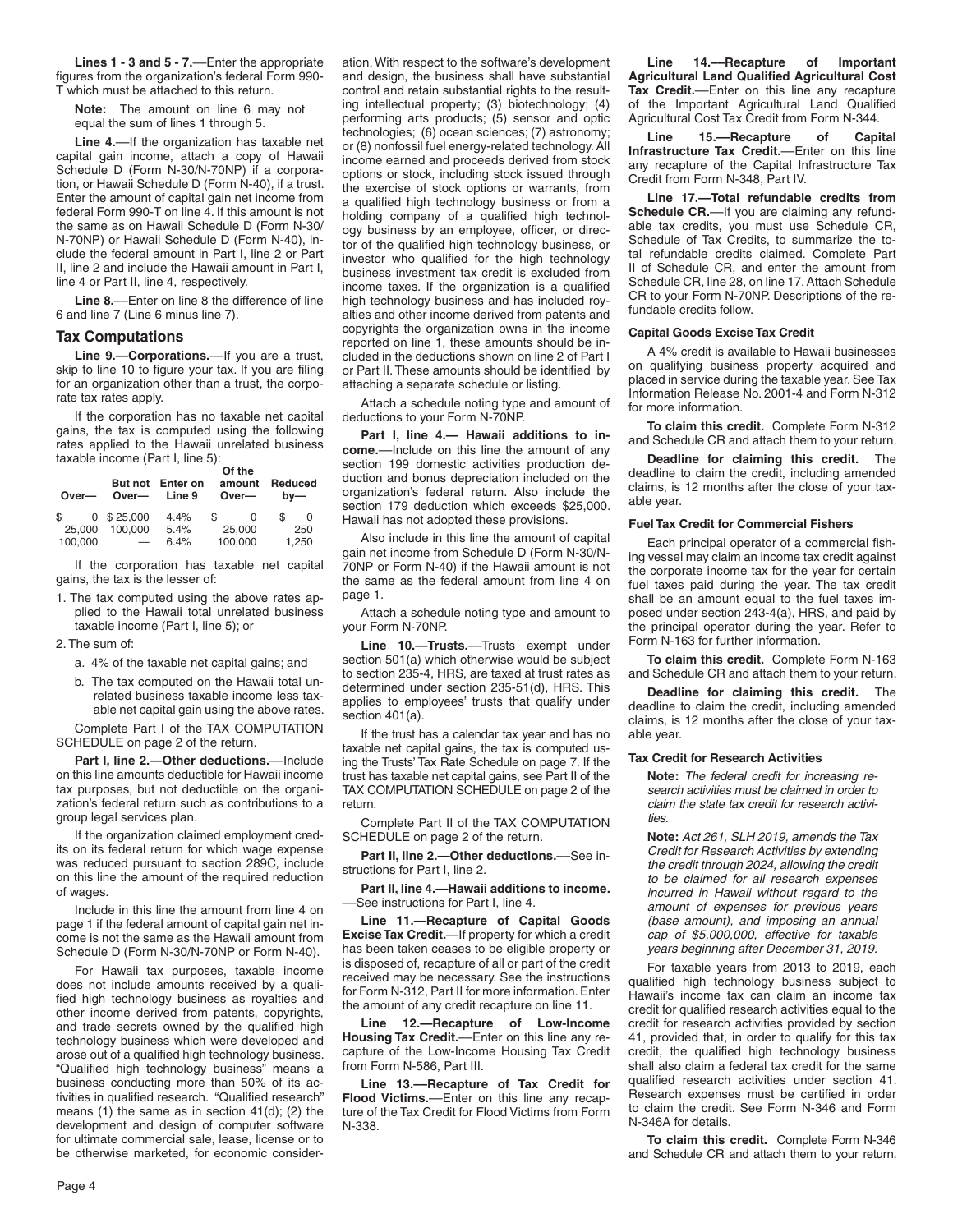Form N-346A, which must be certified, and your federal Form 6765 also must be attached to your return.

**Deadline for claiming this credit.** The deadline to claim the credit, including amended claims, is 12 months after the close of your taxable year.

#### **Motion Picture, Digital Media, and Film Production Income Tax Credit**

**Note:** *Act 275, SLH 2019, increases the annual aggregate cap for the motion picture, digital media, and film production income tax credit to \$50,000,000 effective for taxable years beginning after December 31, 2018.*

For taxable years from 2013 to 2025, a taxpayer may claim an income tax credit of (1) 20% of the qualified production costs incurred by a qualified production in the City and County of Honolulu, and (2) 25% of the qualified production costs incurred by a qualified production in Kauai, Maui, or Hawaii county. The total tax credits claimed per qualified production shall not exceed \$15,000,000. See Form N-340 for more information.

**To claim this credit.** Complete Form N-340 and Schedule CR and attach them to your return.

**Deadline for claiming this credit.** The deadline to claim the credit, including amended claims, is 12 months after the close of your taxable year.

#### **Refundable Renewable Energy Technologies Income Tax Credit (For Systems Installed and Placed in Service on or After July 1, 2009)**

A taxpayer may claim the tax credit as nonrefundable or refundable. For solar energy systems, a taxpayer may claim the tax credit as refundable by reducing the eligible credit amount by 30%. For wind-powered energy systems, only individual taxpayers meeting certain qualifications may claim the credit as refundable. Once an election is made to treat the tax credit as refundable, the election cannot be revoked. An amended return cannot be filed to change the tax credit from refundable to nonrefundable. See the discussion for the Nonrefundable Renewable Energy Technologies Income Tax Credit (For Systems Installed and Placed in Service on or After July 1, 2009) for more information. If the organization has unused renewable energy technologies income tax credits for systems installed prior to July 1, 2009, see Form N-323, Carryover of Tax Credits.

**To claim this credit.** Complete Form N-342 and Schedule CR and attach them to your return.

**Deadline for claiming this credit.** The deadline to claim the credit, including amended claims, is 12 months after the close of your taxable year.

#### **Important Agricultural Land Qualified Agricultural Cost Tax Credit**

If the organization is claiming the important agricultural land qualified agricultural cost tax credit, see Form N-344 for more information.

**To claim this credit.** Complete Form N-344 and Schedule CR and attach them to your return.

**Deadline for claiming this credit.** The deadline to claim the credit, including amended claims, is 12 months after the close of your taxable year.

#### **Credit From a Regulated Investment Company**

A shareholder of a regulated investment company is allowed a credit for the tax paid to the State by the company on the amount of capital

gains which by section 852(b)(3)(D) is required to be included in the shareholder's return. The regulated investment company will notify you of the undistributed capital gains amount and the tax paid, if any. If this credit applies to you, include the amount on Schedule CR, line 27b, and attach an explanation.

**Line 18.—**Line 16 minus line 17. If line 18 is less than zero, place a minus sign, "-", before this amount.

If line 18 is zero or less, the nonrefundable credits may not be used. Even if you are not able to use the nonrefundable credits, complete forms for any tax credits you qualify for and attach the forms to your Form N-70NP. If the forms are not attached, no claim for the tax credit has been made, and you will lose the carryover of your unused tax credits.

**Line 19.—Total nonrefundable credits from Schedule CR.**––*If line 18 is zero or less, no nonrefundable tax credit may be used. Enter zero on line 19.* If you are claiming any nonrefundable tax credits, you must use Schedule CR, Schedule of Tax Credits, to summarize the total nonrefundable tax credits claimed. Complete Part I of Schedule CR, and enter the amount from Schedule CR, line 20, on line 19. Attach Schedule CR to your Form N-70NP. Descriptions of the nonrefundable credits follow.

#### **Credit allowed for taxes paid to a state or foreign country by a resident trust**

If a resident trust derived income from sources without Hawaii and paid a net income tax to a state or foreign country, a credit may be claimed against the Hawaii income tax. A credit is allowable against the Hawaii income tax only if the tax paid to a state or foreign country was based on net income of the same taxable year and only if the income taxed by the state or foreign country was derived from sources without Hawaii. Intangible personal property of a resident trust has a situs within Hawaii, therefore, income from such property is derived from within and not from without Hawaii and no credit may be allowed for taxes paid to a state or foreign country based on such income. (However, in the rare case of a separate business situs there may be an exception to this rule.) If any taxes paid are at any time refunded, the Hawaii State Tax Collector must be notified promptly of such refund. The Hawaii Income Tax Law allows no credit to a nonresident trust for the taxes paid to a state or foreign country. Limitations of credit—see HAR §18-235-55.

**To claim this credit.** Complete Schedule CR and attach it to your return. A copy of the return filed with the state or foreign country and a receipt or other evidence to substantiate payment of the tax also must be attached to your return.

#### **Carryover of the Credit for Energy Conservation**

The energy conservation tax credit expired on June 30, 2003. This credit may be claimed only if the organization has a carryover of the credit from a prior year. For more information, see Form N-323, Carryover of Tax Credits.

**To claim the carryover of this credit.** Complete Form N-323 and Schedule CR and attach them to your return.

See the discussion for the Nonrefundable Renewable Energy Technologies Income Tax Credit (For Systems Installed and Place in Service on or After July 1, 2009) below for the credit available for current system installations.

#### **Enterprise Zone Tax Credit**

A qualified enterprise zone business is eligible to claim a credit for a percentage of taxes due the State attributable to the conduct of business within a zone and a percentage of the amount of unemployment insurance premiums paid based on the payroll of employees employed at the business firm establishments in the same zone. The applicable percentage is 80% the first year; 70% the second year; 60% the third year; 50% the fourth year; 40% the fifth year; 30% the sixth year; and 20% the seventh year. This credit is not refundable and any unused credit may NOT be carried forward.

**To claim this credit.** Complete Form N-756 and Schedule CR and attach them to your return.

#### **Low-Income Housing Tax Credit**

Hawaii's low-income housing tax credit is equal to 50% of the federal credit. Contact the Hawaii Housing Finance and Development Corporation for qualifying requirements and further information.

**To claim this credit.** Complete Form N-586 and Schedule CR and attach them to your return.

**Deadline for claiming this credit.** The deadline to claim the credit, including amended claims, is 12 months after the close of your taxable year.

#### **Credit for Employment of Vocational Rehabilitation Referrals**

The amount of the tax credit for the taxable year shall be equal to 20% of the qualified firstyear wages for that year. The amount of the qualified first-year wages which may be taken into account with respect to any individual shall not exceed \$6,000.

The credit allowed shall be claimed against net income tax liability for the taxable year. A tax credit which exceeds the taxpayer's income tax liability may be used as a credit against the taxpayer's income tax liability in subsequent years until exhausted.

**To claim this credit.** Complete Form N-884 and Schedule CR and attach them to your return.

**Deadline for claiming this credit.** The deadline to claim the credit, including amended claims, is 12 months after the close of your taxable year.

#### **Carryover of the High Technology Business Investment Tax Credit**

The high technology business investment tax credit expired on December 31, 2010. This credit may be claimed only if the organization has a carryover of the credit from a prior year. For more information, see Form N-323, Carryover of Tax Credits.

**To claim the carryover of this credit.** Complete Form N-323 and Schedule CR and attach them to your return.

#### **Carryover of the Individual Development Account Contribution Tax Credit**

The individual development account contribution tax credit is not available for taxable years beginning after December 31, 2004. The credit may be claimed only if the organization has a carryover of the tax credit from a prior year.

**To claim the carryover of this credit.** Complete Form N-323 and Schedule CR and attach them to your return.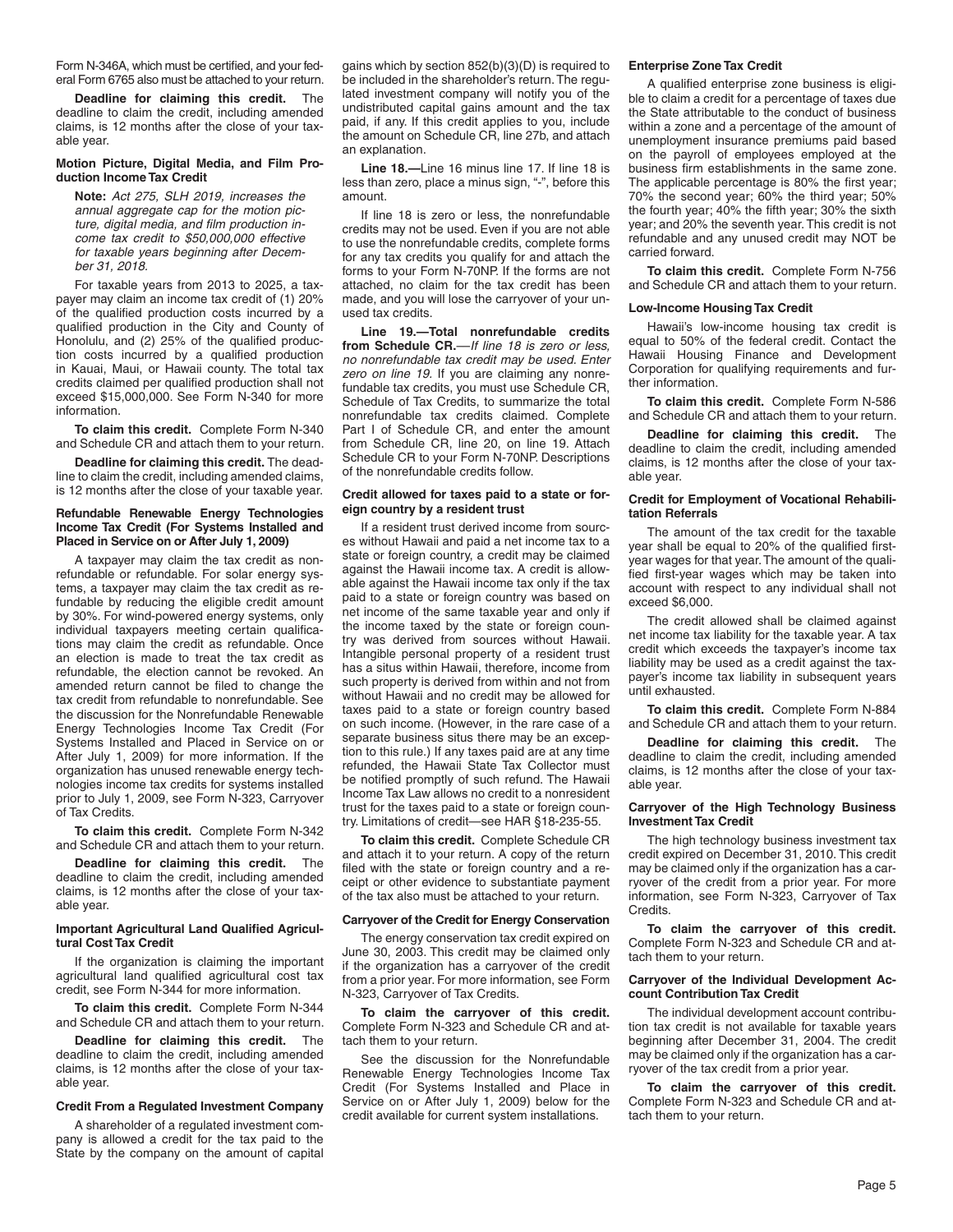#### **Carryover of the Technology Infrastructure Renovation Tax Credit**

This credit may be claimed only if the organization has a carryover of the credit from a prior year.

**To claim the carryover of this credit.** Complete Form N-323 and Schedule CR and attach them to your return.

#### **Credit for School Repair and Maintenance**

A credit is allowed to licensed contractors, pest control operators, and professional engineers, architects, surveyors and landscape architects who are subject to Hawaii's income tax for contributions of in-kind services for the repair and maintenance of public schools. The credit shall be an amount equal to 10% of the value of the services contributed. Certain other limitations and restrictions apply.

The credit allowed shall be claimed against net income tax liability for the taxable year. A tax credit which exceeds the taxpayer's income tax liability may be used as a credit against the taxpayer's income tax liability in subsequent years until exhausted.

**To claim this credit.** Complete Form N-330 and Schedule CR and attach them to your return.

**Deadline for claiming this credit.** The deadline to claim the credit, including amended claims, is 12 months after the close of your taxable year.

#### **Carryover of the Hotel Construction and Remodeling Tax Credit**

This credit may be claimed only if the organization has a carryover of the credit from a prior year.

**To claim the carryover of this credit.** Complete Form N-323 and Schedule CR and attach them to your return.

#### **Carryover of the Residential Construction and Remodeling Tax Credit**

This credit may be claimed only if the organization has a carryover of the tax credit from a prior year. See Tax Information Release No. 2002-3 and Form N-323 for more information.

**To claim the carryover of this credit.** Complete Form N-323 and Schedule CR and attach them to your return.

#### **Nonrefundable Renewable Energy Technologies Income Tax Credit (For Systems Installed and Placed in Service on or After July 1, 2009)**

Each taxpayer who files a Form N-70NP for 2019 may claim a tax credit for an eligible renewable energy technology system installed and placed in service in Hawaii during the tax year. You may claim the credit as nonrefundable or refundable. A nonrefundable credit means your credit will be applied towards the amount of income tax you owe. If your nonrefundable credit is greater than the amount of income tax that you owe, then you may carryover the remaining credit and apply it towards next year's income tax. You may continue to carryover the credit until it is used up.

#### **Total Output Capacity**

A system classified under "other solar energy system," such as a photovoltaic system, must meet the total output capacity requirement for the credit, unless an exception applies.

- The total output capacity requirements are:
- Single-family residential property -5 kilowatts per system
- Multi-family residential property -0.360 kilowatts per unit per system
- Commercial property –– 1,000 kilowatts per system

For more information, see Form N-342 and its instructions, and Tax Information Release (TIR) No. 2007-02, *Relating to the Renewable Energy Technologies Income Tax Credit*, TIR No. 2010- 10, *Common Income Tax & General Excise Tax Issues Associated with the Renewable Energy Technologies Income Tax Credit, HRS §235-12.5*, and TIR No. 2012-01, *Temporary Administrative Rules Relating to the Renewable Energy Technologies Income Tax Credit*.

**To claim this credit.** Complete Form N-342 and Schedule CR and attach them to your return.

**Deadline for claiming this credit.** The deadline to claim the credit, including amended claims, is 12 months after the close of your taxable year.

#### **Capital Infrastructure Tax Credit**

For taxable years from 2014 to 2019, each taxpayer who is a qualified infrastructure tenant subject to Hawaii's income tax can claim a nonrefundable income tax credit for the taxable year in which the capital infrastructure costs were paid or incurred. The tax credit is the lesser of 50% of the capital infrastructure costs paid or incurred by the qualified infrastructure tenant during the taxable year or \$2,500,000.

The credit allowed shall be claimed against net income tax liability for the taxable year. A tax credit which exceeds the taxpayer's income tax liability may be used as a credit against the taxpayer's income tax liability in subsequent years until exhausted.

**To claim this credit.** Complete Form N-348 and Schedule CR and attach them to your return.

**Deadline for claiming this credit.** The deadline to claim the credit, including amended claims, is 12 months after the close of your taxable year.

#### **Cesspool Upgrade, Conversion, or Connection Income Tax Credit**

A credit is allowable for the costs to upgrade or convert a qualified cesspool into a septic system or an aerobic treatment unit system, or to connect a qualified cesspool to a sewer system, effective for taxable years beginning after December 31, 2015. The credit will not be available for taxable years beginning after December 31, 2020.

The tax credit is equal to the qualified expenses of the taxpayer, up to a maximum of (1) \$10,000 per cesspool, or (2) \$10,000 per residential dwelling connected to a residential large capacity cesspool.

**To claim this credit.** Complete Form N-350 and Schedule CR and attach them to your return.

**Deadline for claiming this credit.** The deadline to claim the credit, including amended claims, is 12 months after the close of your taxable year.

#### **Renewable Fuels Production Tax Credit**

For taxable years 2017 to 2021, each taxpayer producing renewable fuels that completes and files an independent, third-party-certified statement with DBEDT may claim a nonrefundable renewable fuels production tax credit.

The tax credit is the lesser of 20 cents per 76,000 British thermal units of renewable fuels using the lower heating value sold for distribution

in Hawaii or \$3,000,000 per taxable year. The taxpayer's production of renewable fuels cannot be less than two billion five-hundred million British thermal units of renewable fuels per year.

**To claim this credit.** Complete Form N-352 and Schedule CR and attach them to your return.

**Deadline for claiming this credit.** The deadline to claim the credit, including amended claims, is 12 months after the close of your taxable year.

#### **Organic Foods Production Tax Credit**

For taxable years 2017 to 2021, each taxpayer with qualified expenses associated with the production or handling of organic foods may claim a nonrefundable organic foods production tax credit.

The tax credit is equal to the qualified expenses of the taxpayer, which must be certified by the Department of Agriculture, up to \$50,000.

**To claim this credit.** Complete Form N-354 and Schedule CR and attach them to your return.

**Deadline for claiming this credit.** The deadline to claim the credit, including amended claims, is 12 months after the close of your taxable year.

**Line 20.—**Line 18 minus line 19. If line 18 is zero or less, enter on this line the amount from line 18.

**Line 21(b).—Estimated Tax Payment.**— Enter the total estimated tax payments made for the tax year with Form N-201V, Business Income Tax Payment Voucher. Trusts must also use Form N-201V, but should use the Estimated Tax Computation For Trusts Worksheet on page 7 of these instructions.

**Line 21(c).—Tax Paid With Automatic Extension of Time.**—Enter the tax paid with Form N-201V, Business Income Tax Payment Voucher.

**Line 22.—Estimated Tax Penalty.**—An organization or a trust that fails to make estimated tax payments when due may be subject to an underpayment penalty for the period of underpayment. Form N-220, Underpayment of Estimated Tax by Corporations, is used to figure the amount of the penalty. Attach Form N-220 to the organization's return.

**Line 23.—Tax Due.**—If the amount on line 21(d) is smaller than the total of line 20 and 22, subtract line 21(d) from the total of lines 20 and 22 and enter the difference on line 23. This is the balance due.

**Line 24.—Overpayment.**—If the amount on line 21(d) is larger than the total of lines 20 and 22, subtract this total from line 21(d) and enter the difference on line 24. This is the amount overpaid.

**Line 26.—Amount Paid With This Return.**— Enter the amount of payment. Make your check or money order payable to the "HAWAII STATE TAX COLLECTOR" in U.S. dollars drawn on any U.S. bank. Write your FEIN and the words "2019 Form N-70NP" on it. **Do not send cash.**

Attach your check or money order where indicated on the front of Form N-70NP.

If the organization cannot pay the full amount that is owed, you can ask to enter a payment agreement **after** you receive a billing notice for the balance due. Please be aware that penalty and interest continue to accrue on the unpaid tax amount even though you have not yet received a billing notice. Payments will be accepted and applied to the organization's tax liability; however, to